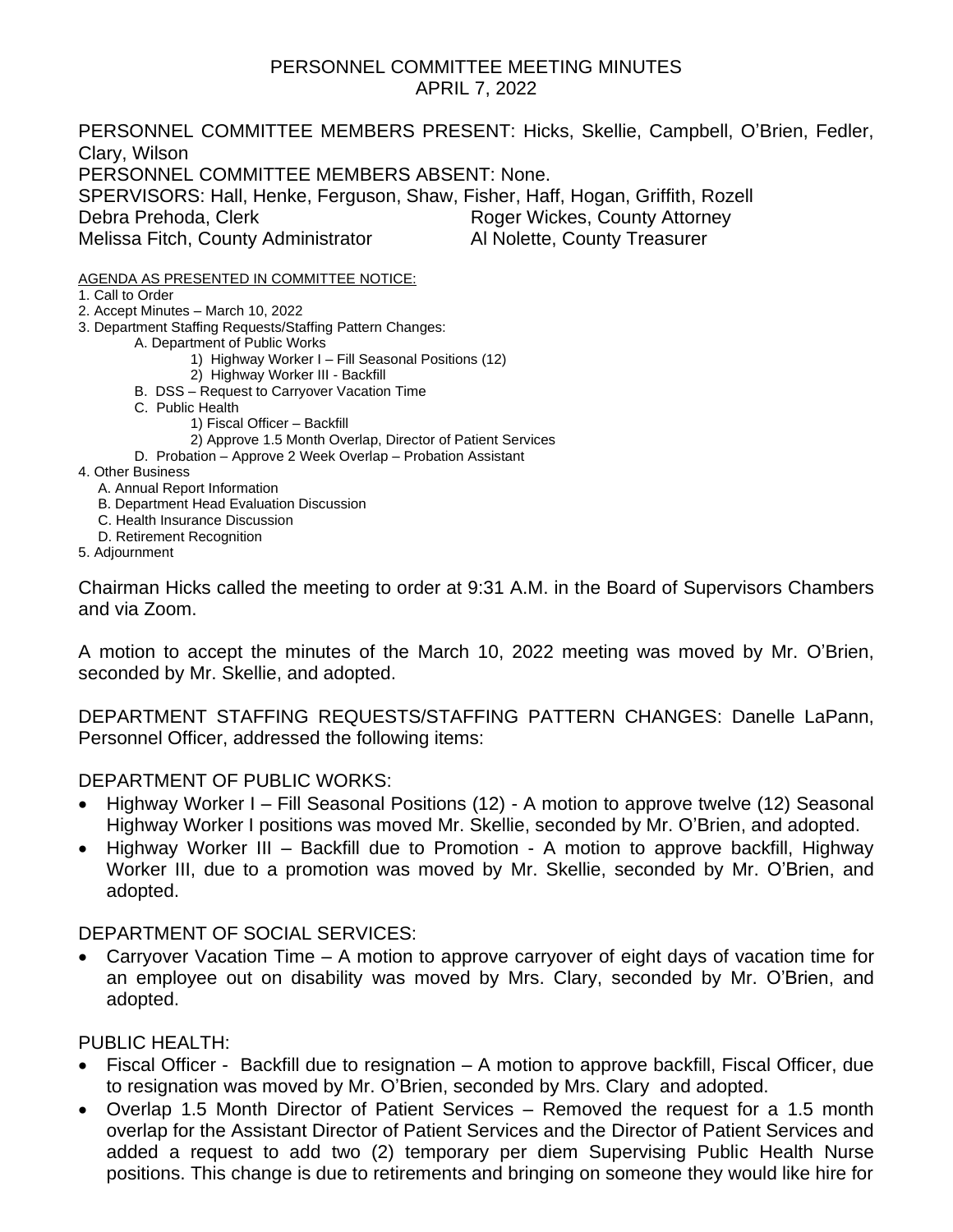the Director of Patient Services position who cannot start until June. One position would be a new hire, the person being hired for the position of Director of Patient Services would start some training as a Supervising Public Health Nurse, and the second position would be a retiree, Supervising Public Health Nurse, who would come back to train the new employee. They are both willing to come in on a per diem basis as Supervising Public Health Nurses to do some cross training. The Assistant Director of Patient Services and the Supervising Public Health Nurse are both retiring and this new hire will fill both positions for now due to a lack of applicants. The Public Health Director stated the focus right now is on the Director of Patient Services position. The retiree, Supervising Public Health Nurse, would be brought back at the same hourly rate of \$39.47/hour and the new temporary Supervising Public Health Nurse position would start and remain at base, Grade 24 at \$36.42/hour. Both temporary positions would be vacated at approximately the end of June when the trainee would be appointed to the Director of Patient Services. A motion to approve two (2) temporary per diem Supervising Public Health Nurse positions at the following rates of pay: retiree brought back in per diem at \$39.47/hour and new hire at \$36.42 – Grade 24 was moved by Mr. O'Brien, seconded by Mr. Skellie and Mrs. Clary, and adopted.

#### PROBATION:

• Probation Assistant – Two Week Overlap Due to Retirement – A motion to approve two week overlap for the Probation Assistant replacing the retiring Probation Assistant was moved by Mr. Campbell, seconded by Mr. O'Brien, and adopted.

#### OTHER BUSINESS:

- Annual Report Information The Personnel Officer highlighted items on the 2021 Annual Report to the NYS Civil Service Commission, handout attached. In June, the Personnel Officer will be contacting the towns regarding payroll certification.
- Department Head Evaluation Discussion Tentative meeting schedule attached to conduct Department Head evaluations. The County Administrator will discuss the department head's performance with the oversight Committee Chairman and develop a summary together with their recommendations. This information will then be provided to the Chairman of Personnel for his review and on the day of the evaluation have copies for the evaluation committee (Personnel) and other Supervisors in attendance. Evaluations will take place in the committee room in executive session.
- Health Insurance Discussion Health Insurance open enrollment is scheduled for April 20 May 2, 2022, handout attached.
- Retirement Recognition The following employees have retired and will be recognized at the April 15th Board meeting: Linda LaRock, 27 yrs. Public Health, Joseph Brilling, Sewer District 12 years and one month, and Karen Baker – DSS 30.5 Years.

The meeting adjourned at 10:02 A.M.

*Debra Prehoda, Clerk Washington County Board of Supervisors*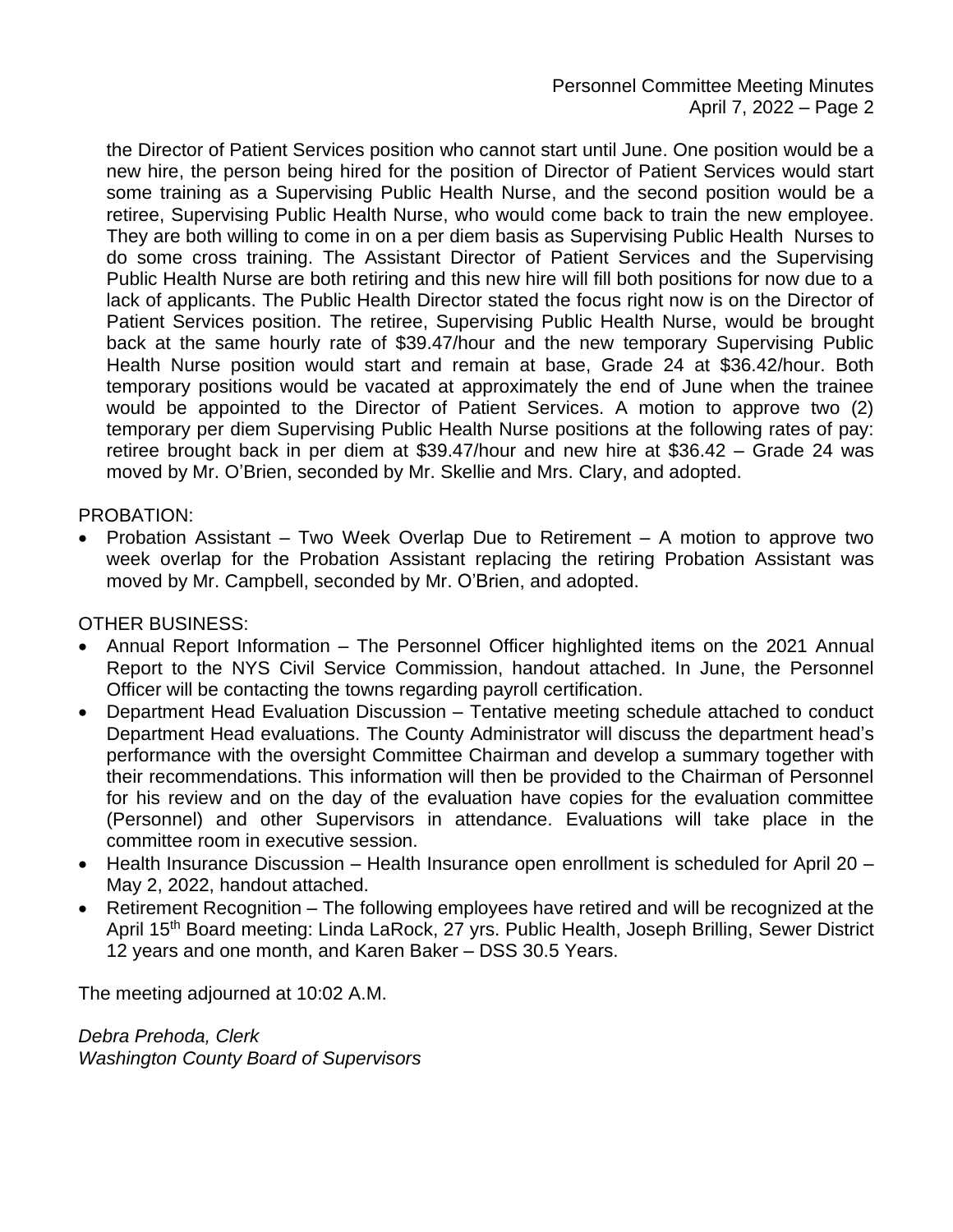## Highlights of the 2021 Annual Report to the **NYS Civil Service Commission**

Washington County Civil Service administers all Civil Service functions for the following positions/employees:

| County                           | 623  |
|----------------------------------|------|
| <b>Schools (including BOCES)</b> | 1005 |
| Towns                            | 292  |
| <b>Villages</b>                  | 239  |
| <b>TOTAL</b>                     | 2159 |

### Plans/Goals:

Recruitment- We have been placing ads in local newspapers, talking to associations, and promoting from within as we continue to search for new and creative ways to promote employment within the County and increase the number of candidates applying for exams. It seems like a trend across the state with most counties that the established Eligible Lists have been containing fewer names. It is our goal to have a more visible presence in our communities and social media. We would like to enhance our recruitment effort and show all employment options offered in and around the County.

Civil Service Information- it is our goal to provide all Towns, Villages, Schools and BOCES with more detailed information on the Civil Service process by creating an "Appointing Authority Manual". There have been many changes in the Appointing Authorities and staffing within our jurisdictions, and we wish to make the Civil Service process more easily understood. Civil Service Rules are to be provided to all entities as well.

Civil Service Rules- it is our goal this year to provide the state with information to update our Civil Service Rules with any changes and requests.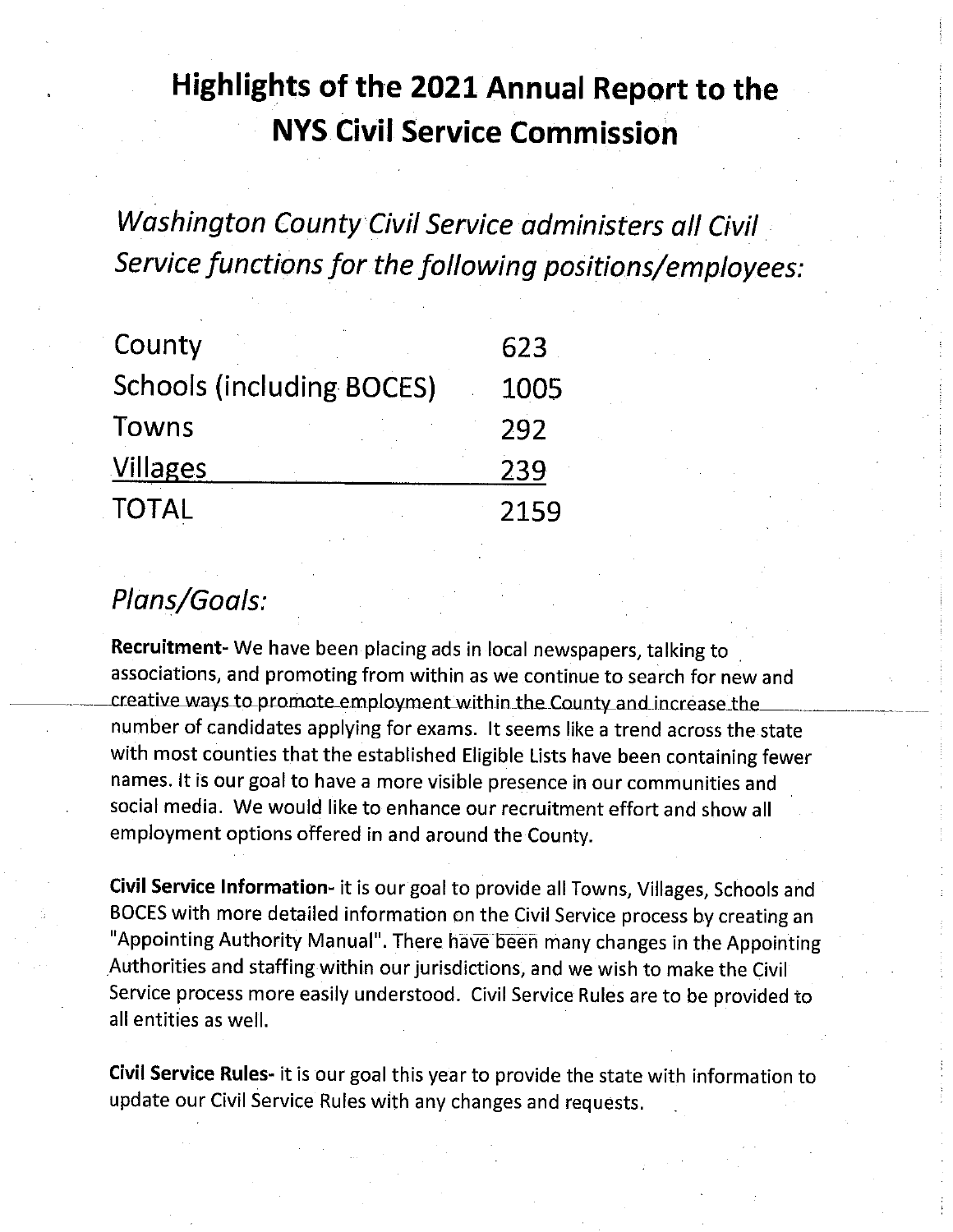#### **Department Head Evaluations**

Tentatively Scheduled unless otherwise decided...

May 10, 2022 for the Full Day and May 25, 2022 in the Afternoon Approximately 20-minute sessions

**Session 1** 

TENTATIVE - May 10, 2022 AM **Clerk to Board of Supervisors** 

**County Attorney** 

Personnel Officer

Director of Weights & Measures Director, Veterans Service Agency **Chief Information Officer** 

**County Administrator** 

**Session 2** 

TENTATIVE - May 10, 2022 PM **County Youth Director Economic Development Coordinator Executive Director of Sewer District II Supervising Attorney** Public Defender Director of Public Safety Fire Coordinator **Code Enforcement Administrator** TENTATIVE - May 25, 2022 PM **Superintendent of County Buildings Superintendent of Public Works Probation Director (Group A)** Director of Real Property Tax Services

**Session 3** 

Director, Office for Aging

**Public Health Director** 

**Commissioner of Social Services**